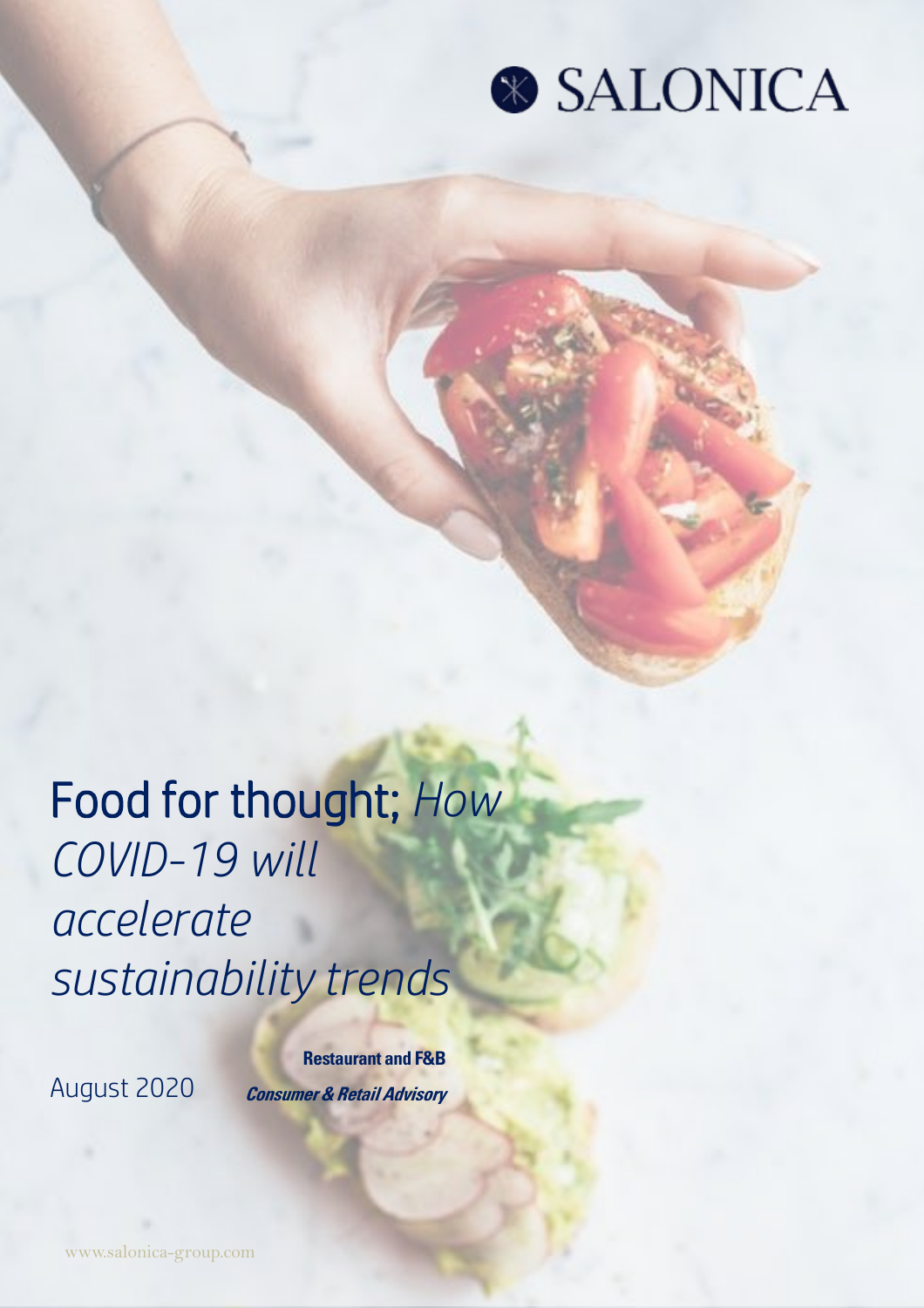# **INTRODUCTION**

#### **How COVID19 will accelerate Sustainability and Wellness trends within F&B**

Consumer behaviour in the UK and Europe is shifting due to COVID-19. Many of these changes were already in motion before the pandemic struck, however these are now noticeably accelerating.

The most important of these are an increasing shift to sustainable practises including reducing food waste, localised supply chains, and moving to veganism. Furthermore, we see a general societal move to wellness and health which will provide impetus to companies to reposition themselves as health conscious and ethical.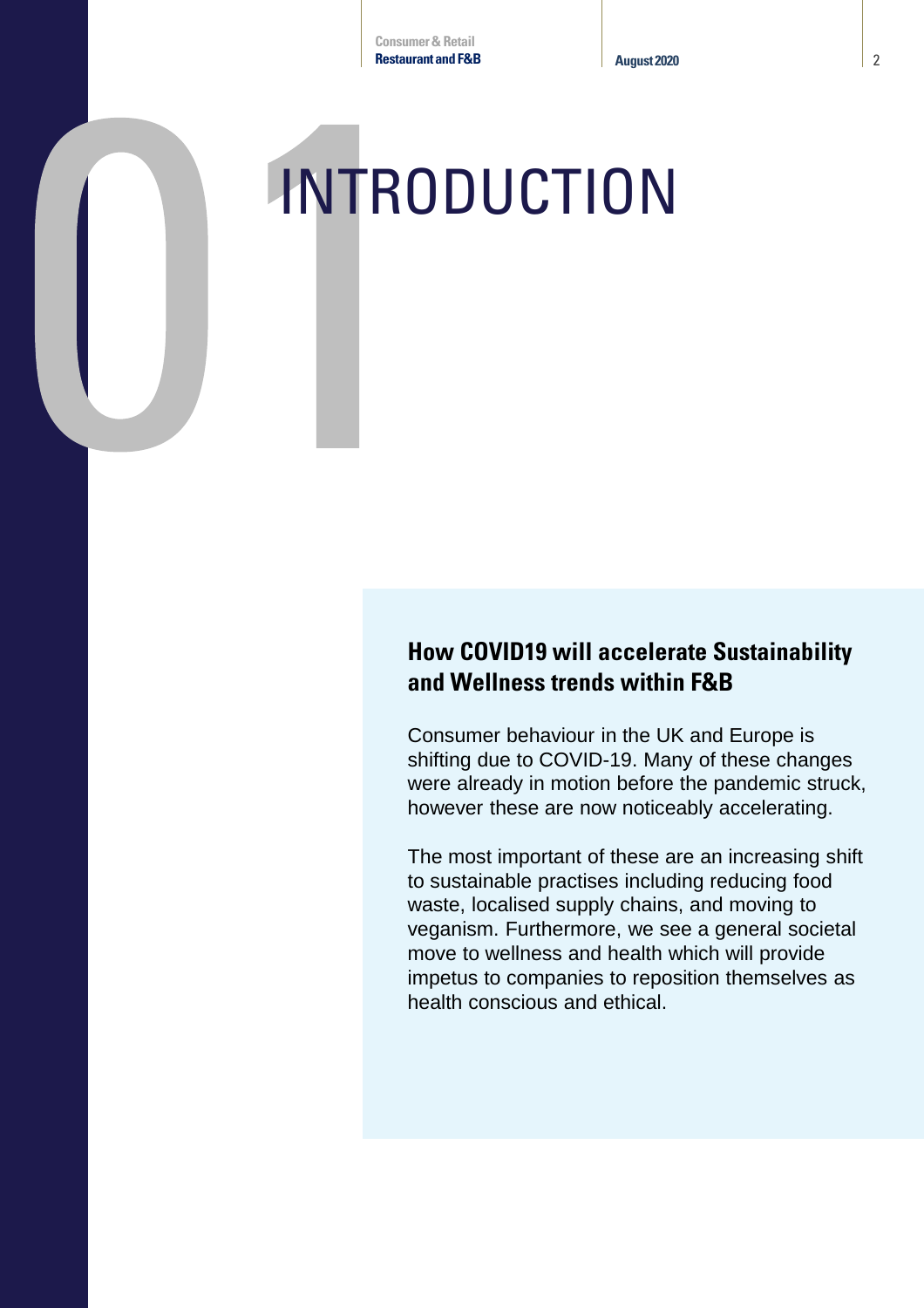# SUSTAINABILITY TRENDS POST COVID

Consumers have used lockdown to re-focus on their personal health and contemplate on their personal behaviours and impact on environment and society. There is evidence for increased engagement with food experts and sustainability experts through live streamed events.

As we have said before, existing trends are gaining momentum in a rapidly evolving environment, and successful brands will leverage consumer interest in trying new products and changing their lifestyle through this volatile period.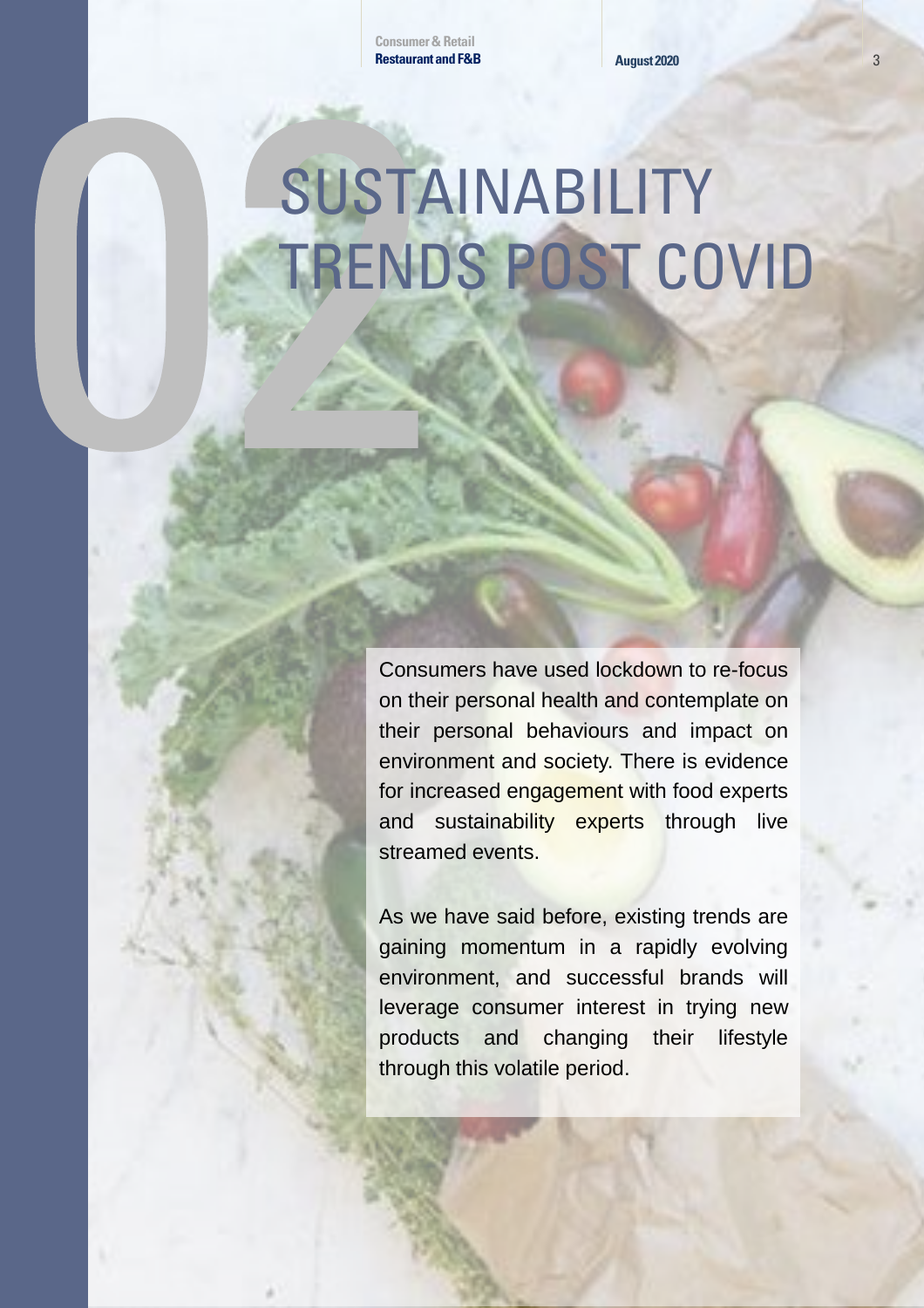**Consumer & Retail Restaurant and F&B August 2020** 4

### **A.** COVID-19 will accelerate the growth of veganism

Personal health is a key driver behind the growing trend for veganism, but this has been accelerated by the current pandemic. For example, 17% of Spanish consumers\* agree that COVID-19 has made a vegan diet more appealing. This figure rises among younger consumers and peaks at 26% of 25-34s\*. Food outlets are responding by making vegan food more accessible, including Dobra Karma, a vegan ready meal brand from Warsaw, Poland, which was created in response to COVID-19. This has also manifested in various macro trends, the latest example of which is the Argentinian resistance to develop a super pig farm.

The emergence of many vegan foods (both retail and restaurant) during the past year, coupled with the agility of food brands during the outbreak, reveal the potential for vegan food to become much more mainstream

**\*Source:** Mintel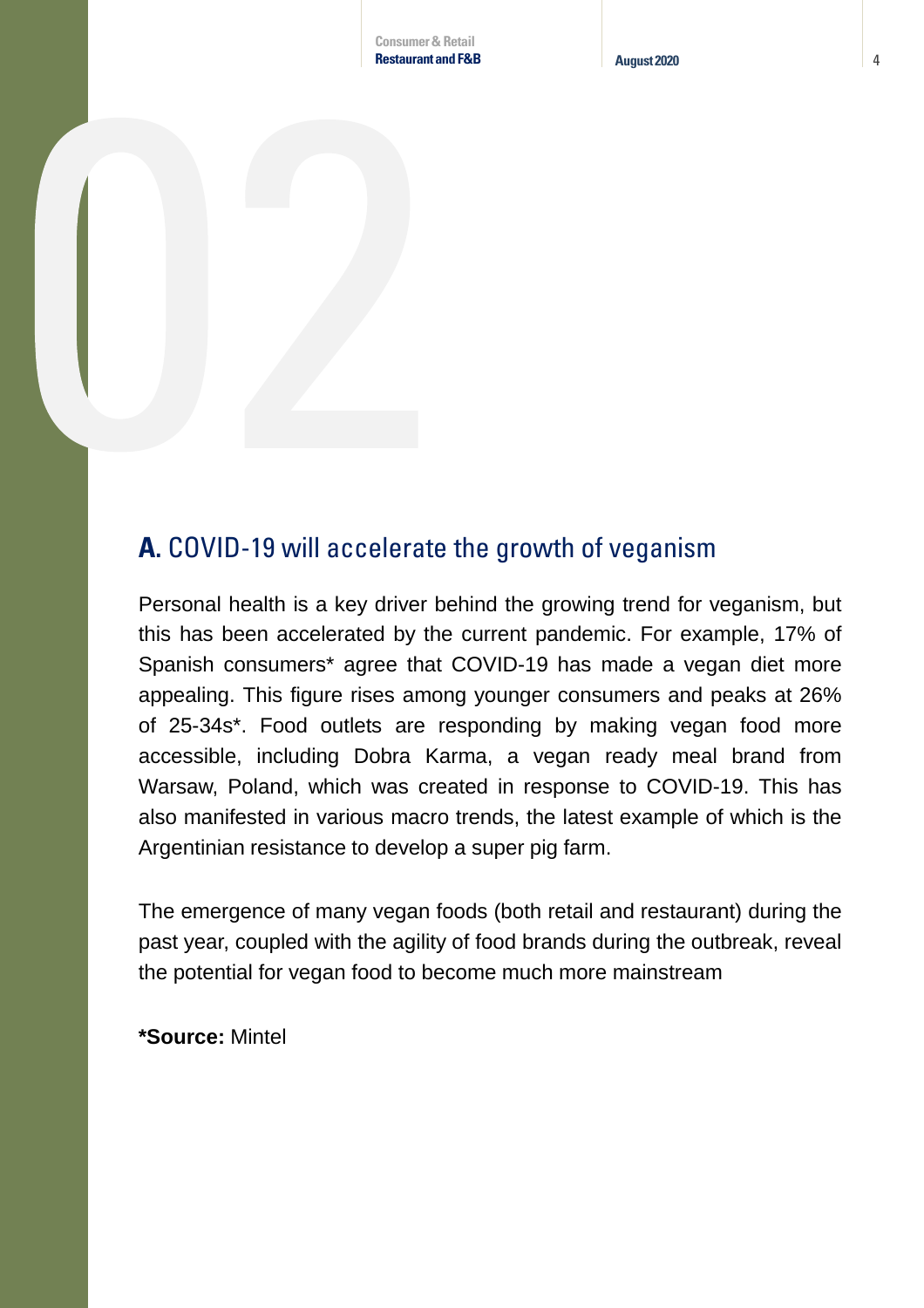### **B.** Shift to reduce food waste

There is a move to greater transparency around ingredients in F&B and a renewed focus on locally sourced and locally made products. The lockdown has increased focus on food waste, both in the household and across the manufacturing process.

Environmental concerns are still paramount, and sustainable causes were on an upward trend pre-Covid, with increased airtime, and the initial period of lockdown highlighted how nature quickly reclaimed spaces. Sustainability will continue to gain widespread media attention and we can expect it to continue to remain important for consumers, particularly Generation Z and Millennials.

However, as spending power is still with baby boomers, in the short term, consumers will prioritise value, quality and safety over environmental concerns. However, brands should view this time as an opportunity to transition to reduce waste and reduce their carbon footprint as this both saves consumers money and is a positive sustainable practice.

Many consumers agree that the pandemic has encouraged them to [reduce food waste in the home.](https://www.telegraph.co.uk/food-and-drink/features/lockdown-saw-brits-reduce-food-waste-not-throw-hard-work-away/) We believe this behaviour will continue – though perhaps not with the same intensity – in the long run.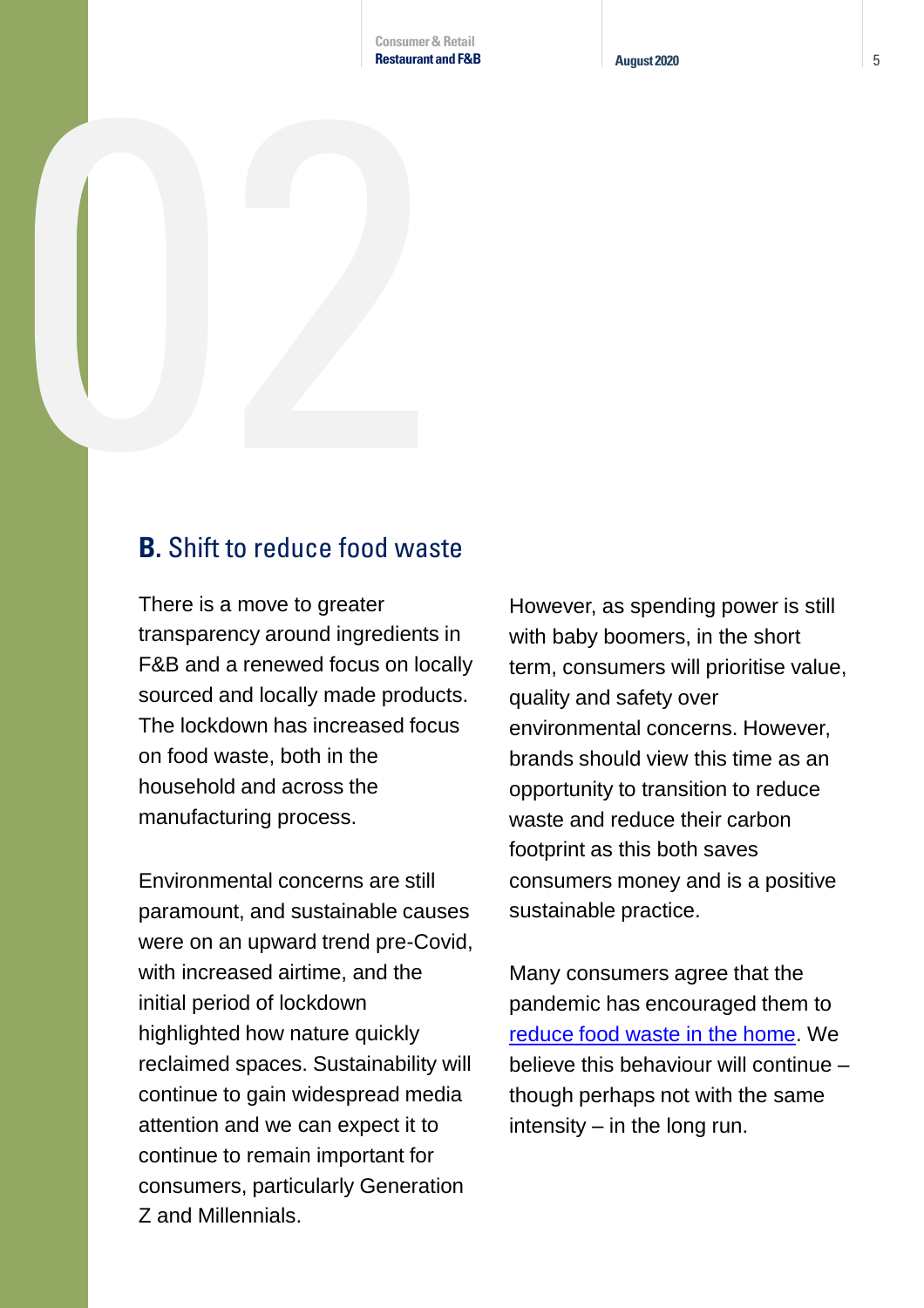### **C.** Transparent supply chains resonate with older consumers

Concerns around lengthy supply chains were highlighted pre-COVID, many of which were rooted in issues over provenance (potential human rights abuses) as well as de-carbonising the supply chain. In Europe, such concerns are at the forefront, with almost half of German consumers agreeing that too much food is imported from abroad, while over a third (35%) of Italian consumers aged 55+ have become more interested in on-pack details about where ingredients are sourced from since the start of the outbreak (Source: Mintel).

European countries including Italy and France are doubling down on protections for local producers. Indeed a resurgence of buying local following the outbreak should be anticipated. For example, the French dairy industry has created a campaign called "Let's Act for Cheese", which encourages French consumers to eat more French cheese. Elsewhere British citizens were encouraged to consume [berries](https://www.ft.com/content/9685c33c-e060-40f0-a3b2-aad0266d3922), all of which is symptomatic of a wider [trend.](https://www.ft.com/content/b94b85cf-1321-4ec8-aae5-22a128440eba) In the US, there are calls to support local agriculture and small farmers, not just for health and national security but also economic reasons

The EU has been promoting a "farm to fork strategy" that seeks to make agriculture more sustainable and protect a diverse group of producers. Before the pandemic, US Democrats had begun to complain about Big Food, but, in the face of Covid-19, resiliency and localisation in agriculture has become a bipartisan issue. The question is how to make it affordable and available to the masses.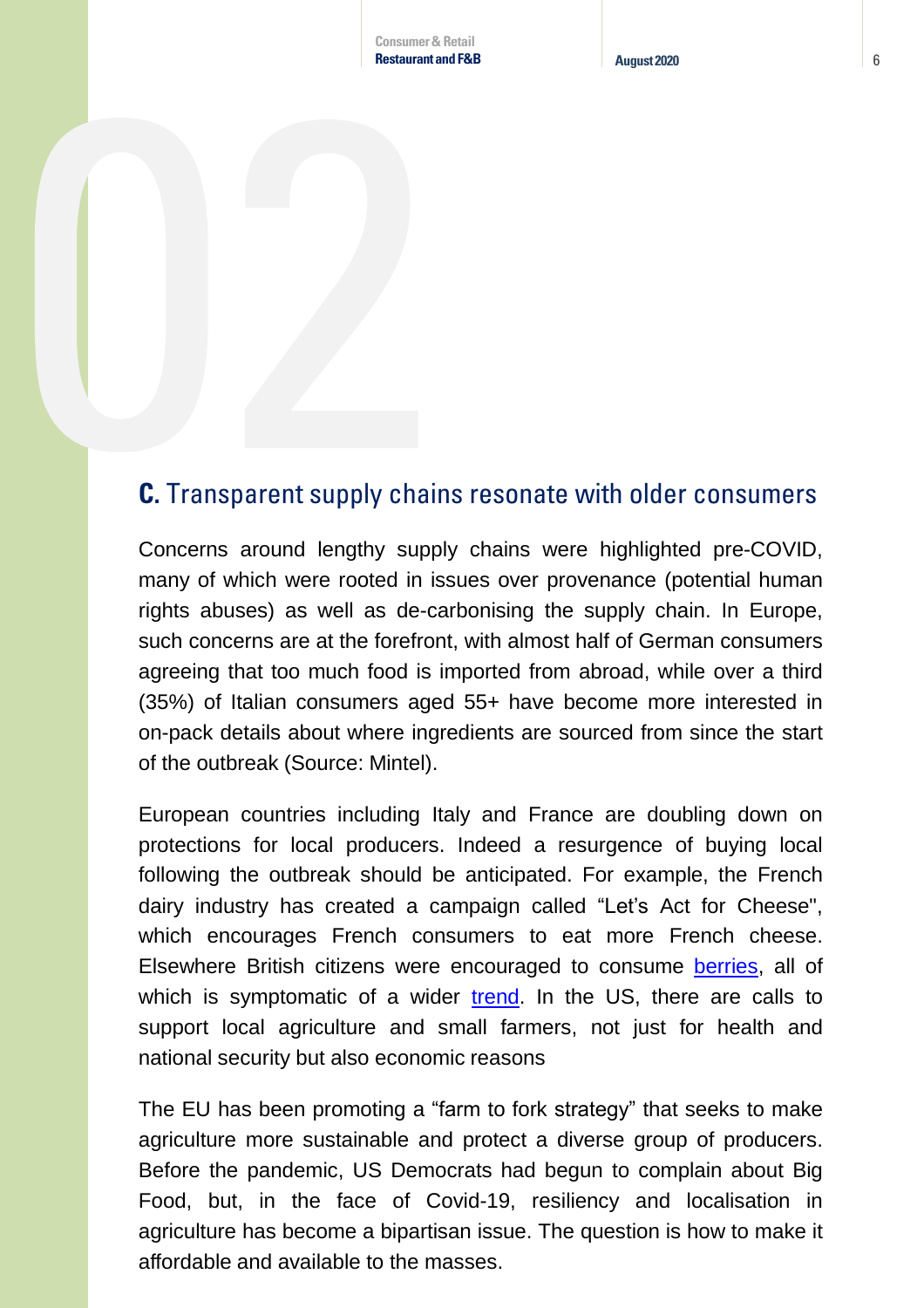## SHIFTING PERCEPTIONS

### Vegan as Healthy Eating and a focus on Wellness

As the world population comes to terms with a new normal post-COVID-19, mental wellness is of increasing focus, with consumers adopting healthier food and drink and better managing their overall wellbeing. This has also been reflected in the growing number of media articles on mental health.

Younger people are demonstrating a marked interest in improving their diets. COVID-19 has reinforced the importance of having a healthy immune system, and keeping healthy is paramount to consumers during this time. A quarter of French consumers claim to be eating more fruit and vegetables - 39% of 16-24s. Similarly, just over a third of UK consumers said that the outbreak has prompted them to add more nutrients that support the immune system to their diet, with a staggering 54% of 16-24s claiming this (source, Mintel).

We expect this trend and focus on wellness to continue, and expect the F&B sector to adapt to such changes.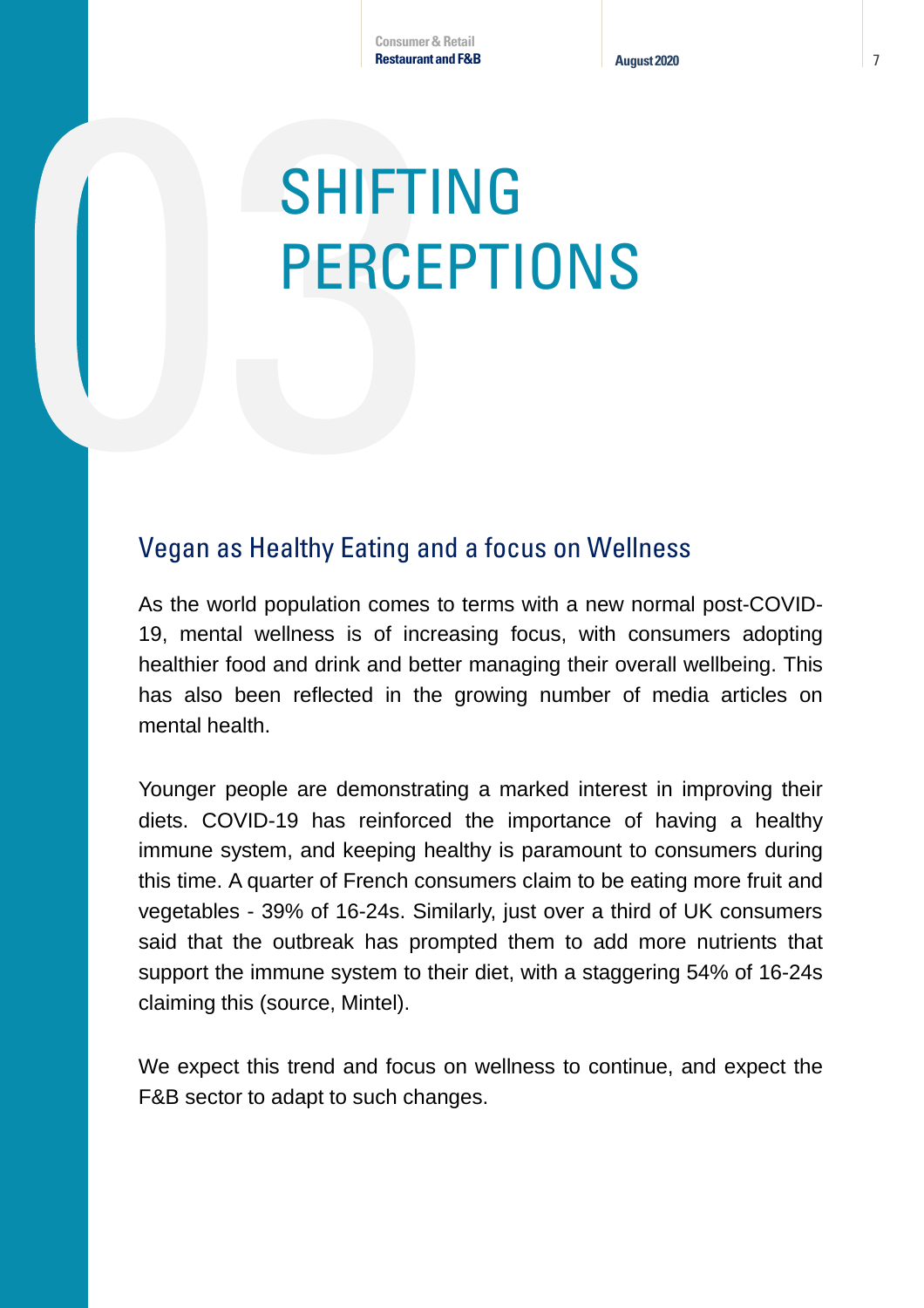### REBRANDING

### Rebranding Wellness

Strict regulations from the European Food Safety Authority (EFSA) make it difficult for brands to claim immunity benefits. However, in the last twelve months there has been an increase in European food and drink launches with functional immune health claims. Some of these include Kellogg's multigrain flakes and Actimel Almond based drink with blueberries, and a plethora of other snacks with supposed immunity benefits.

The shift to wellness and rebranding is not restricted to the F&B sector, and is permeating the consumer sector in general. Indeed, over the past few years we have seen a number of beauty and dieting companies rebranding as 'wellness', as words such as 'diet' and 'weight' become increasingly fraught. Therefore we expect this trend to continue – particularly in a post Covid world.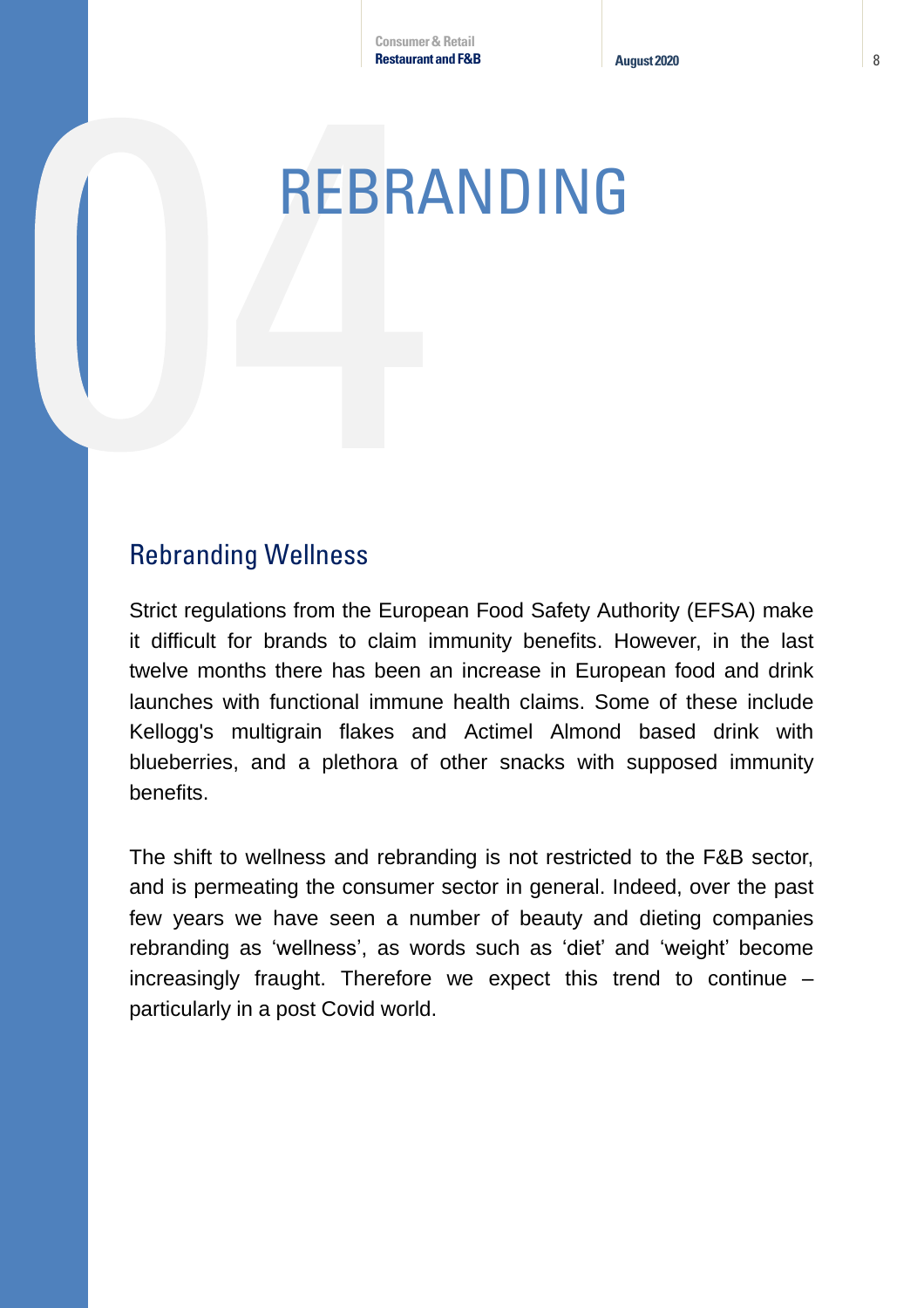### **CONCLUSION**

### Concluding remarks

To conclude there are some interesting trends which have been accelerated due to the COVID19 pandemic. There has been a shift to healthy eating and veganism from consumers. This has prompted mainstream brands to launch vegan food verticals, the latest being Nestle which recently launched a 100% plant based burger. Furthermore, we have also seen some brands taking advantage of an increasing health conscious society by repositioning themselves as 'health' brands. Finally the pandemic has thrown into disarray international supply chains, which has pushed businesses to look at localised supply chains. Concurrently the general public is now a lot more cognisant of environmental and social issues.

Thus taken in its entirety, firms will have take sustainability and health concerns more seriously. This includes developing products to meet consumer demands but more importantly begin reporting on their environmental and social impacts. These can be done alongside a company's annual report or at more frequent intervals. Furthermore, firms will need to engage consumers more, to inform them of the sustainability initiatives they are undertaking.